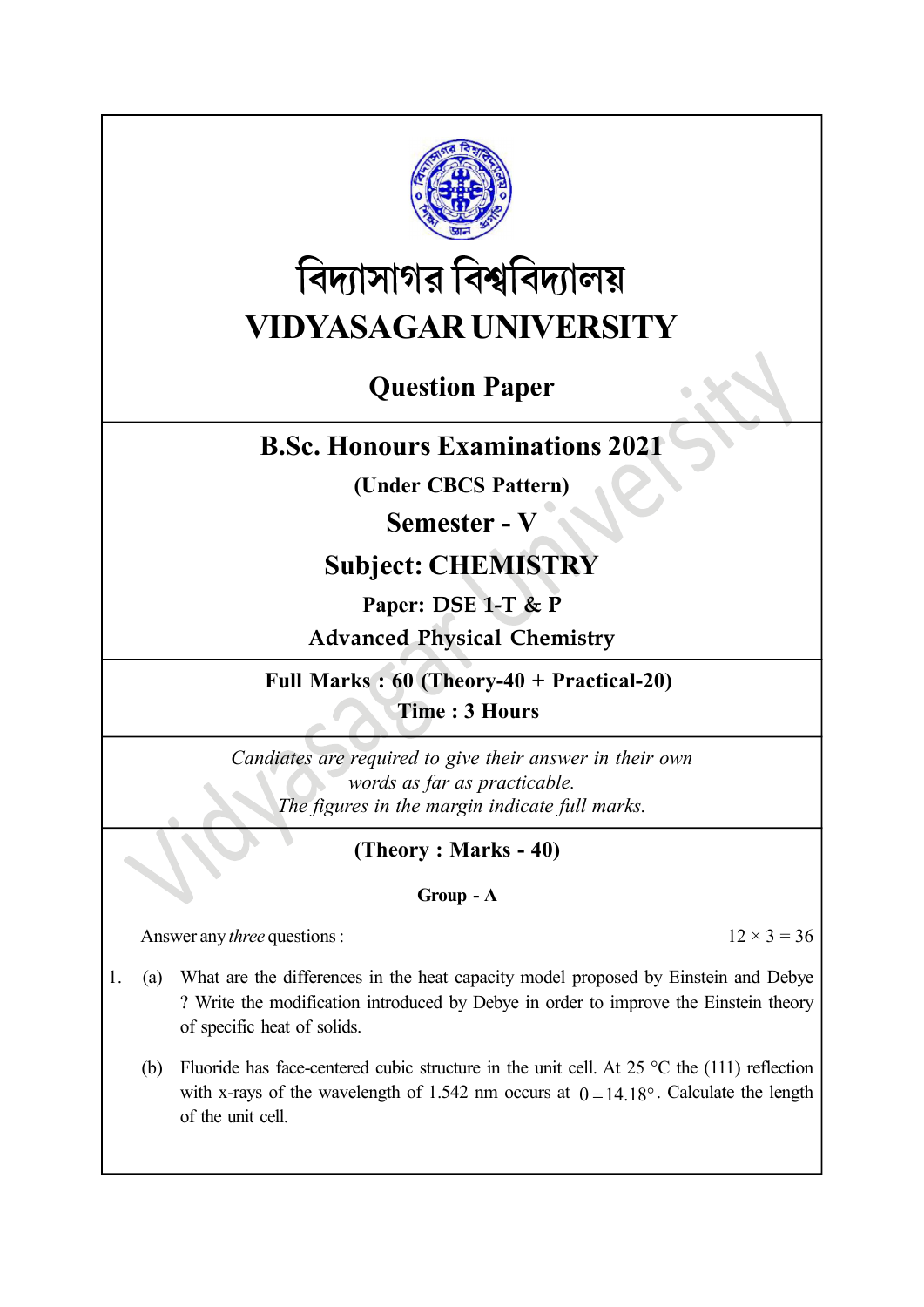(c) Entropy is logarithmic function of thermodynamic probability — Explain.  $6 + 4 + 2$ 2. (a) For a collection of equispaced non-degenerate levels, evaluate the partition function and from it get an expression of internal energy of the system. (b) Find out the mutual angles formed by the following pairs of intersecting planes in the cubic system; (i) 100, 010; (ii) 100, 110; (iii) 110, 101; (iv) 110, 111 (c) Define weight average molecular weight. 3. (a) Write the Bragg equation explaining the terms. Why X-rays and not microwave are suitable for the determination of crystal structure. (b) Discuss briefly the kinetics of copolymerization. (c) Write down the Nernst Heat Theorem and mention one of its exceptions. (d) Define with example of isotactic polymers. 4+4+2+2 4. (a) Derive the Barometric distribution formula from Boltzmann energy distribution. (b) Consider a system of six distinguishable particles. One of the microstates has the following distribution of the particles : Energy  $0 \in 2\epsilon \setminus 3\epsilon'$  4 $\epsilon$ No. of particles  $\begin{pmatrix} 0 & 0 & 2 & 2 \end{pmatrix}$ Calculate its thermodynamic probability. (c) Show that the separation of the (hkl) planes  $d_{hkl}$  in an ortho-rhombic crystal with sides a, b and c is given by 2  $k^2$   $1^2$  $\frac{2}{\text{hkl}} = \frac{2}{a^2} + \frac{1}{b^2} + \frac{1}{c^2}$ 1  $h^2$   $k^2$   $l^2$  $d_{hkl}^2$  a<sup>2</sup> b<sup>2</sup> c<sup>2</sup>  $=\frac{h^2}{2} + \frac{k^2}{12} + \frac{l^2}{2}$  4 + 4 + 4 5. (a) NaCl and KCl have same geometric arrangements of positive and negative ions in their crystals. But X-rays diffraction indicates that KCl has a simple cubic and NaCl has a face centred cubic lattice. Explain. (b) The total no of microstates  $(W_T)$  of a system of N distinguishable particles distributed in two energy states is  $W_T = 2^N$ . Using Stirling approximation find the no of microstates  $(W_{1:1})$  for the 1 : 1 distribution. Compare  $W_T$  and  $W_{1:1}$  and comment.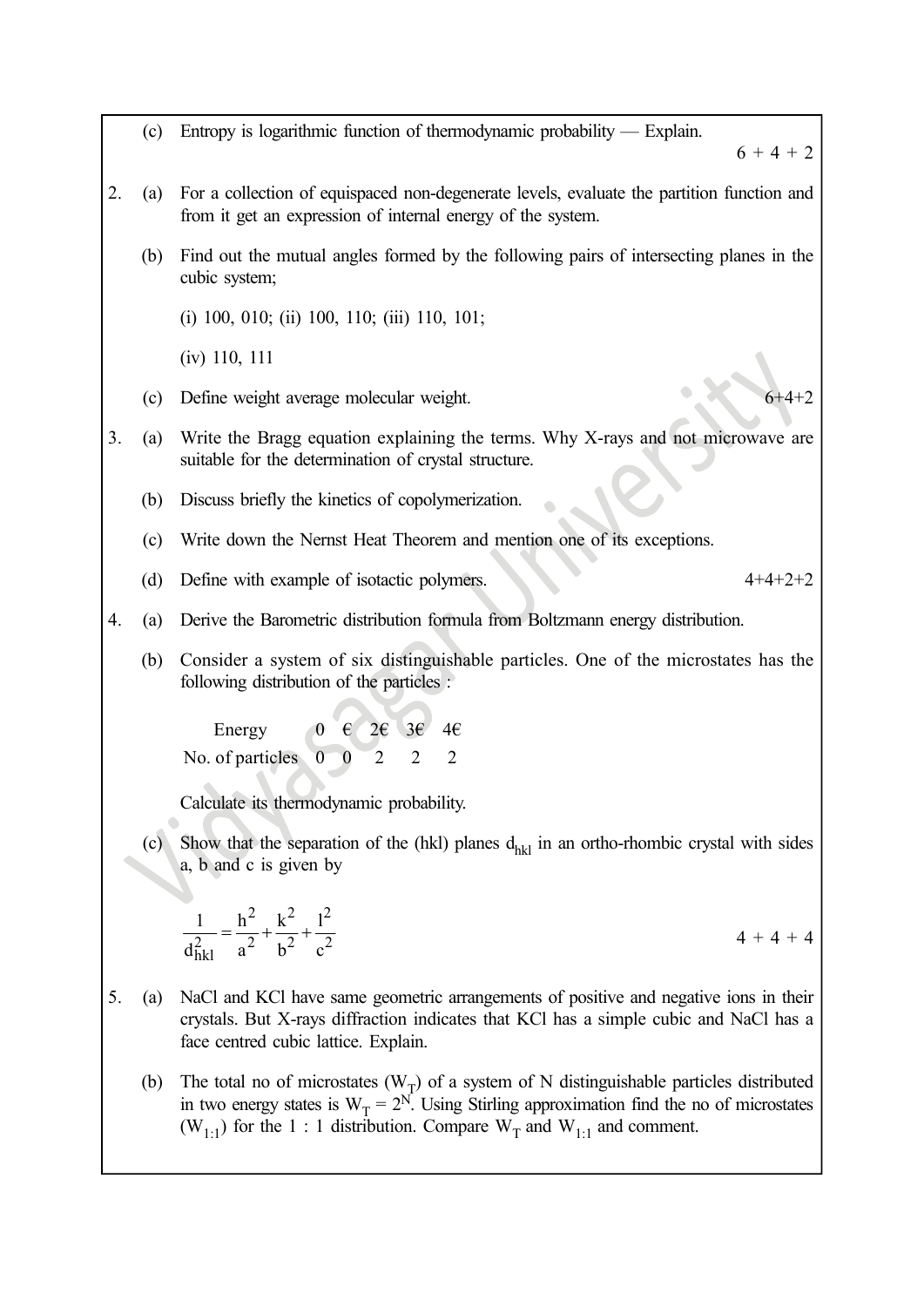(c) Given the following composition molar mass data for a polydisperse polymer mixture :

 $M_i$  (kg. mol<sup>-1</sup>) 1.00 1.20 1.40 Mass % 25.0 50.0 25.0

en the following composition molar mass data for a polydisperse polymer mixture<br>
Mass % 25.0 50.0 25.0<br>
(kg. mol<sup>-1</sup>) 1.00 1.20 1.40<br>
culate number average and molar mass average molecular weight. Also calcular<br>
dispersit Calculate number average and molar mass average molecular weight. Also calculate polydispersity index for the polymer mixture. 4+4+4

- 6. (a) The density of NaCl at 25°C is 2.16  $\times$  10<sup>3</sup> kg m<sup>-3</sup>. When X-rays from a palladium target having a wavelength of 58.1 pm are used the (200) reflection of NaCl occurs at an angle of  $5.91^\circ$ . Calculate the number of Na<sup>+</sup> and Cl<sup>-</sup> ions in the unit cell.
	- (b) For a system of N molecules, the number of molecule  $(N_i)$  in a non-degenerate energy level  $(\epsilon_i)$  is given by the following equation,

$$
N_i = C.e^{-\beta \in i}
$$

- (i) Obtain an expression for C.
- (ii) Show that  $\beta$  is always negative.
- (iii) Calculate C when  $\epsilon_i'$  are given by  $\epsilon_i = i$ hv, i = 1, 2, 3.....
- (c) Dulong Petit law is a consequence of equipartition principle justify the statement. 4+6+2

#### Group - B

Answer any *two* questions :  $2 \times 2 = 4$ 

- 1. What is meant by a (110) plane and draw the plane for a simple cubic crystal.
- 2. Near the absolute zero, all the process should occur without any change of entropy Justify or criticize.
- 3. What do you mean by kinetic chain length?
- 4. The distance between two successive hkl planes in a cubic crystal is  $\frac{a}{\sqrt{b}}$ 3 , where 'a' is the length of the unit cell. Find the value of h, k and l.